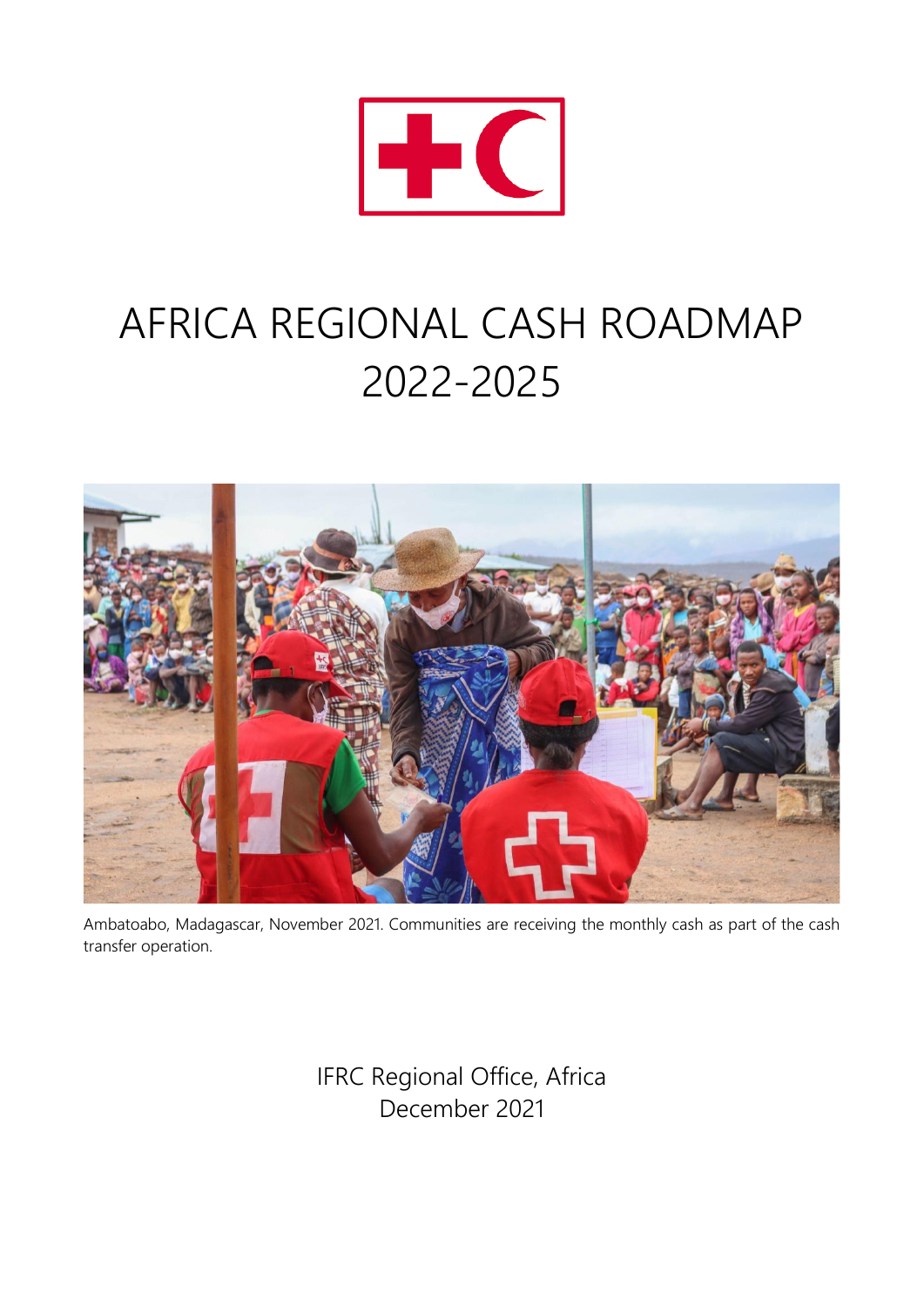# Contents

# Acronyms and Abbreviations

| <b>ARO</b>   | Africa Regional Office                                           |
|--------------|------------------------------------------------------------------|
| <b>CEA</b>   | Community Engagement and Accountability                          |
| CoP          | Community of Practice                                            |
| <b>CPWG</b>  | Cash Peer Working Group                                          |
| <b>CVA</b>   | Cash and Voucher Assistance                                      |
| <b>DRR</b>   | Disaster Risk Reduction                                          |
| FbA          | Forecast-based Action                                            |
| FSL          | Food Security and Livelihoods                                    |
| <b>FSP</b>   | Financial Service Provider                                       |
| GBV          | Gender-Based Violence                                            |
| <b>ICRC</b>  | International Committee of the Red Cross                         |
| <b>IFRC</b>  | International Federation of Red Cross and Red Crescent Societies |
| IM           | Information Management                                           |
| GCT          | Group Cash Transfer                                              |
| <b>MEB</b>   | Minimum Expenditure Basket                                       |
| <b>MPC</b>   | Multipurpose Cash                                                |
| <b>NS</b>    | National Society                                                 |
| PGI          | Protection, Gender, and Inclusion                                |
| <b>PNS</b>   | Partner National Society                                         |
| <b>RCRCM</b> | Red Cross and Red Crescent Movement                              |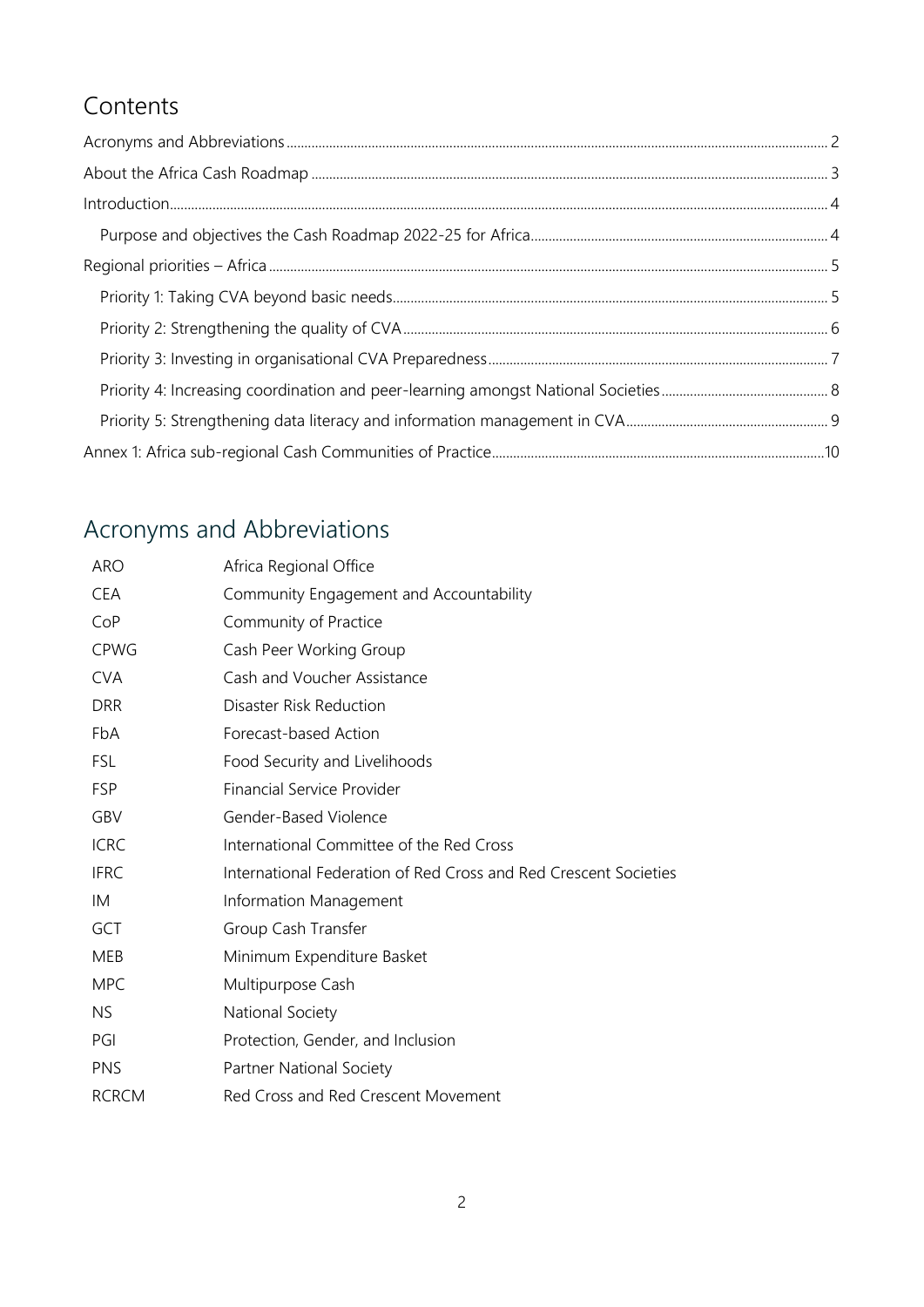# About the Africa Cash Roadmap

The roadmap consists of several related and integrated parts:

- 1) This PDF which is an overall introduction to the Cash Roadmap
- 2) The online Cash Community of Practice (CoP) for African National Societies [here](https://cash-hub.org/resources/africa-cash-community-of-practice/)
- 3) The online Cash Roadmap outlining National Society priorities for CVA on an annual basis [here](https://cash-hub.org/resources/africa-cash-community-of-practice/africa-cash-roadmap/)
- 4) An online Kobo survey, which feeds into the online Cash roadmap and specific action plans for National Societies in Africa

#### Authors

The Africa Cash Roadmap was designed and authored by Jordane Hesse, Independent Consultant and Maja Tønning, IFRC's Regional CVA Coordinator for Africa.

#### Acknowledgements

The Cash Roadmap development benefitted from the inputs of National Societies, Partner National Societies, IFRC and ICRC in the Africa region. The roadmap consultations were broad and engaging staff across technical areas including CVA, urban response, Community Engagement and Accountability (CEA), Protection, Gender, and Inclusion (PGI), Risk Management, Disaster Risk Reduction (DRR), Migration, and general Disaster Management (DM). Furthermore, the Cash Hub, partners engaging in the CPWG Cash Preparedness working group (British Red Cross and IFRC), IFRC's global cash team (Team Lead, CVA Innovation and IM, CVA Preparedness) and the Netherlands Red Cross 510 team provided valuable insights and feedback to ensure strong linkages to ongoing work on cash preparedness and information management in CVA. The IFRC IM delegate and Cash Hub supported the development of the online CVA CoP and online cash roadmap.

The authors would like to thank all movement members for their time and their insights.

Frontpage photo: © Caren Ramanantoanina, Communications Officer, IFRC Africa.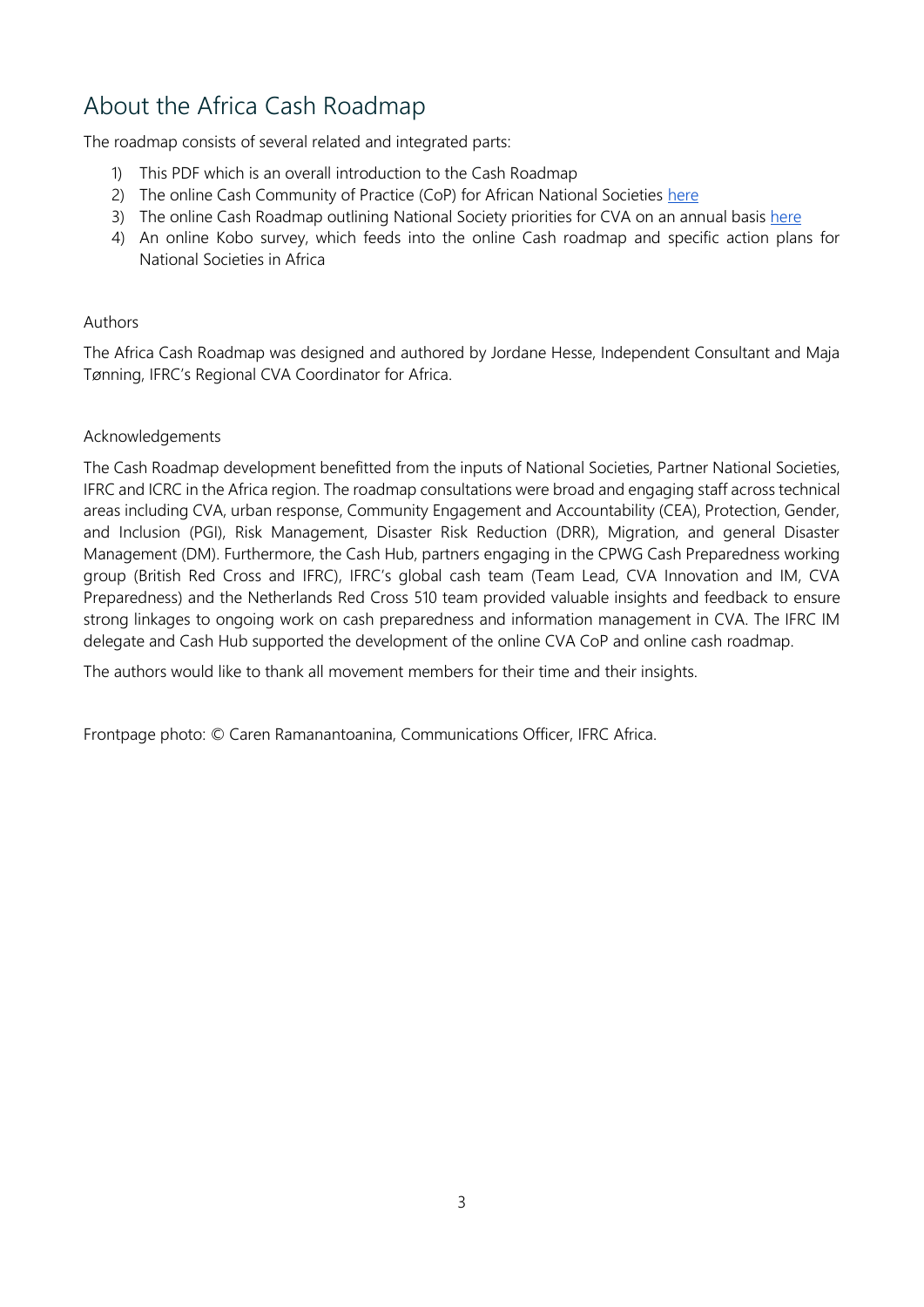## Introduction

The purpose of the Cash Roadmap is to establish overall priorities for Cash and Voucher Assistance (CVA) in the Africa Region from 2022-2025 that are aligned to the Red Cross and Red Crescent Movement (RCRCM) global goals of scaling CVA and to improve the quality and timeliness of assistance provided to affected populations. The cash roadmap furthermore is set to enable the capacity strengthening of National Societies (NS) in CVA. Figure 1 below outlines the cash roadmap priorities in short. Details and action areas of these priorities are further outlined in the section on Regional priorities.

#### Figure 1: Cash Roadmap priorities



The cash roadmap is tailored to a new reality after the COVID-19 crisis, where the majority of NS in the Africa Region are engaging in and scaling the use of CVA. Additionally, the cash roadmap is linked to ongoing IFRC initiatives related to CVA including the Agenda for Renewal/Plan and Budget 2021-2025, Africa Red Ready, the Africa Zero Hunger initiative, and the updated Cash Preparedness for Effective Response Guidance.<sup>1</sup>

The developments on CVA in the Africa region are aligned to global developments, where the use of CVA modalities steadily increases in scale globally with 19% of total international humanitarian assistance delivered through CVA in 2020.<sup>2</sup> This equals to USD 6.3 billion of CVA transferred directly to affected populations and a 25% increase from 2019 to 2020.

The RCRCM is, at the global and regional levels, committed to scaling the use of CVA with an ambitious 2025 global goal of 50% of all humanitarian assistance<sup>3</sup> being provided through CVA. The RCRCM is in a unique position to influence the global and national cash agendas and for pushing the localisation of aid using CVA by its presence in every country and its auxiliary role to the government.

## Purpose and objectives the Cash Roadmap 2022-25 for Africa

- The roadmap establishes priorities and targets for the use of, investment in preparedness for and development of CVA modalities in the Africa Region.
- The roadmap is a way to demonstrate NS commitment to CVA.
- The roadmap creates a basis for developing cash action plans for each NS.
- The roadmap is a framework to engage the support and commitment of the RCRCM partners in Africa.

<sup>1</sup> IFRC Agenda for Renewal: [https://oldmedia.ifrc.org/ifrc/wp-content/uploads/2020/12/Plan-and-Budget-promo-doc-FINAL.pdf,](https://oldmedia.ifrc.org/ifrc/wp-content/uploads/2020/12/Plan-and-Budget-promo-doc-FINAL.pdf)  National Society Cash Readiness: [https://cash-hub.org/resources/national-society-cash-readiness/,](https://cash-hub.org/resources/national-society-cash-readiness/) other strategic documents can be obtained from the Regional CVA Coordinator.

<sup>&</sup>lt;sup>2</sup>The Global Humanitarian Assistance Report 2021, Development Initiatives: [https://devinit.org/resources/global-humanitarian](https://devinit.org/resources/global-humanitarian-assistance-report-2021/chapter-4-funding-effectiveness-and-efficiency/#abe19c2c)[assistance-report-2021/chapter-4-funding-effectiveness-and-efficiency/#abe19c2c](https://devinit.org/resources/global-humanitarian-assistance-report-2021/chapter-4-funding-effectiveness-and-efficiency/#abe19c2c)

<sup>&</sup>lt;sup>3</sup> Excluding services, i.e. the 50% counts primarily individual and household level assistance (cash vs. in-kind).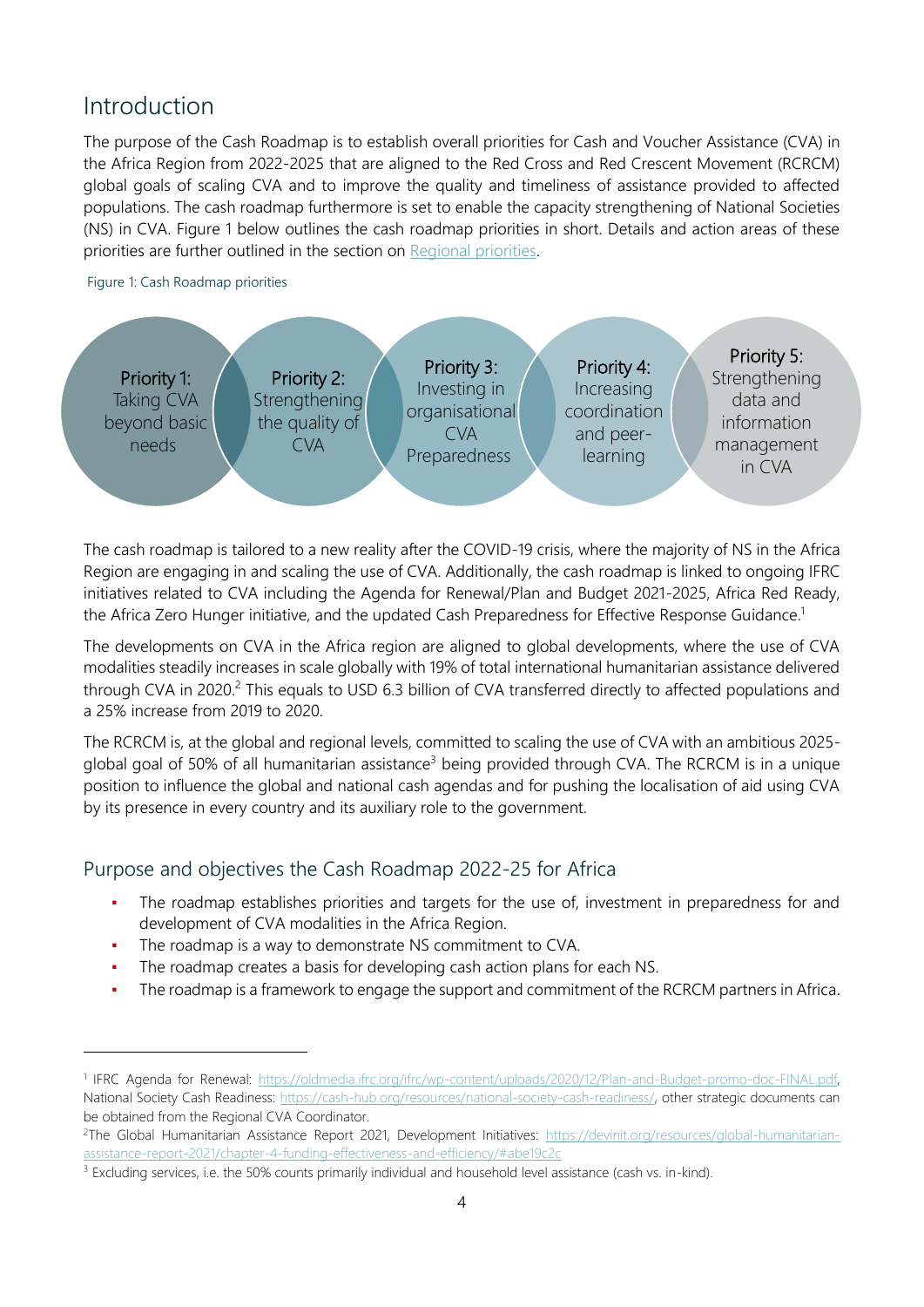## Regional priorities – Africa

The Africa Cash Roadmap 2022-25 outlines overall priorities for CVA in the Africa Region and provides a basis for NS to establish CVA targets and action plans, recognising that the CVA journey looks different for all NS.

The Cash Roadmap 2022-25 was established based on ongoing CVA activities as well as several consultations with NS and partners in the Africa Region. Throughout the consultations, which were done primarily through sub-regional workshops, participants discussed challenges in implementing CVA based on their existing experience with CVA modalities.

To create a NS-centred cash roadmap, a more interactive, easy-to-translate, online platform has been developed, which is hosted by an online cash Community of Practice (CoP) for all African NS and sits on the [Cash Hub.](https://cash-hub.org/resources/africa-cash-community-of-practice/) 4

NS in Africa set their CVA targets and action plans on an annual basis through a Kobo survey outlining priority actions linked to NS' reported challenges, types of interventions they engage in and RCRCM objectives on CVA. The Kobo survey will feed into a platform that shows NS priority actions all over Africa. Furthermore, the NS' CVA targets and action plans will feed back into the annual regional operational plan for CVA and into updating the Cash Roadmap itself. From 2022, the Africa Cash Roadmap furthermore should be linked to directly inform annual operational planning for NS and IFRC delegations.





To enable the development of the priorities outlined below, NS can engage in virtual learning sessions, webinars, online and in-person training, and peer learning opportunities, meanwhile the online cash roadmap and cash community of practice provides linkages to relevant resources and updates.

## Priority 1: Taking CVA beyond basic needs

The majority of NS in Africa engaging in CVA continuously prioritise responding primarily to basic needs.<sup>5</sup> While this is often logical in relation to the DREF modality (depending on the type of disaster), there is potential in other responses to use other CVA modalities. Promoting CVA beyond basic needs will increase both the general use of CVA (i.e. scale and number of operations using CVA modalities) as well as support more dignity and freedom of choice for populations affected by a variety of disasters and facing diverse needs. See also Priority 2 on complementary activities, which further supports Priority 1.

<sup>4</sup> There is a general gap for the Africa region in translation of documents and in facilitating webinars in other languages, especially Portuguese, but often also French. Furthermore, there is currently no Cash CoP in Portuguese despite the region having 5 NS primarily speaking and preferring Portuguese.

<sup>&</sup>lt;sup>5</sup> While this is true for DREF's and Emergency Appeals (EAs) there is potentially more diversity to be found in projects supported by PNS.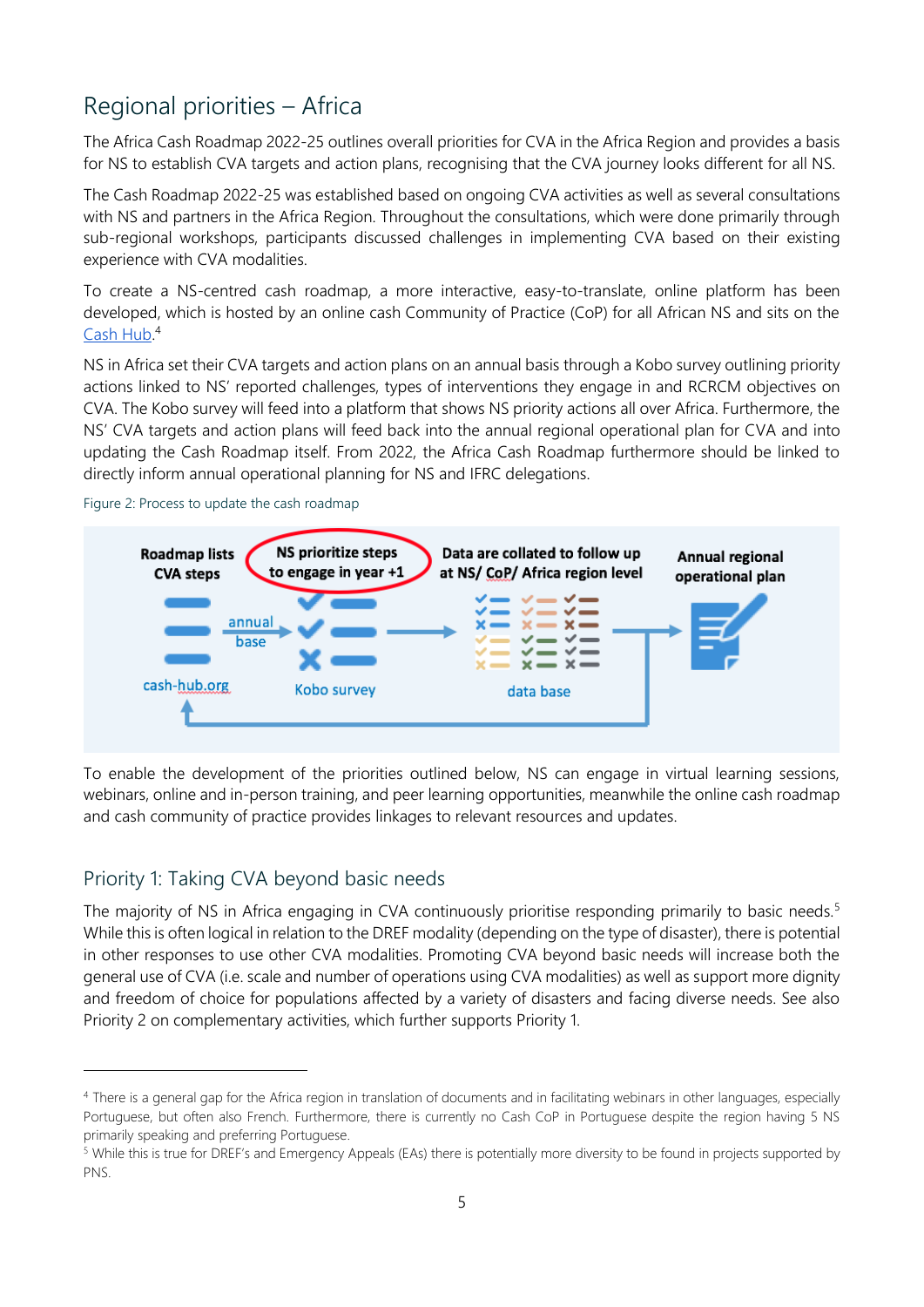Table 1: Key outcomes and action areas related to Priority 1 on multipurpose and multisectoral CVA

| CVA is the default<br>response option                                                                                 | NS include CVA as their default response modality in NS Vision and Strategy.                                                                                                                                                                                                                                                                                                                                                                   |
|-----------------------------------------------------------------------------------------------------------------------|------------------------------------------------------------------------------------------------------------------------------------------------------------------------------------------------------------------------------------------------------------------------------------------------------------------------------------------------------------------------------------------------------------------------------------------------|
|                                                                                                                       | PNS, with support from other RCRCM actors, <sup>6</sup> advocate for inclusion of CVA as a default<br>response option in PNS/HQ strategy to strengthen support for CVA and CVA<br>preparedness.                                                                                                                                                                                                                                                |
| NS increasingly use<br>multipurpose<br>cash<br>transfers (MPC)                                                        | NS understand and prioritise the use of MPC's and include various needs beyond basic<br>needs in their calculation of transfer values. The transfer values are based on a thorough<br>revision or establishment of a Minimum Expenditure Basket (MEB).                                                                                                                                                                                         |
|                                                                                                                       | IFRC encourages unearmarked funding to support the agility of National Societies to<br>adapt their project to a variety of needs for affected populations, also in covering aspects<br>that may fall outside of PNS priorities.                                                                                                                                                                                                                |
|                                                                                                                       | NS increasingly support multisector needs with CVA in their responses. This might not be<br>equivalent to a full MEB, however, where more than two sectors are considered, NS should<br>consider MPCs.                                                                                                                                                                                                                                         |
|                                                                                                                       | NS engage in coordination and prioritise harmonisation with other actors in countries<br>around the MEB.                                                                                                                                                                                                                                                                                                                                       |
| NS have increased<br>capacities to utilise<br><b>CVA</b><br>modalities<br>across sectors                              | NS link to the Africa Zero Hunger initiative when engaging in Food Security and<br>Livelihoods (FSL) (including basic needs projects). <sup>7</sup> IFRC delegations are familiarized with<br>the initiative and corresponding tools and should support NS in designing FSL<br>interventions using CVA modalities. (See also Priority 2)                                                                                                       |
|                                                                                                                       | NS consider multisectoral needs (shelter, WASH, nutrition, health, protection) in needs<br>and market assessments (including access to services and account for the potential to<br>scale CVA modalities to other sectors in contingency plans and CVA SOPs.                                                                                                                                                                                   |
| NS understand the<br>linkages<br>between<br><b>CVA</b><br>other<br>and<br><b>RCRCM</b><br>priority<br>technical areas | IFRC and Partners foster collaboration across technical areas and support the<br>development of quidance and resources on linking CVA modalities to existing and<br>emerging areas, including, but not limited to: Urban response, Migration, Forecast-based<br>Action (FbA) and Early Action, Disaster Risk Reduction (DRR) and community resilience,<br>and Group Cash Transfers (GCTs) in resilience, recovery, and sudden-onset responses. |

### Priority 2: Strengthening the quality of CVA

In any response using CVA modalities, it is essential to mainstream activities that put affected populations at the centre. While CVA preparedness enables the strengthening of institutional CVA capacities (see also Priority 3), Priority 2 of the Africa Cash Roadmap focuses on bringing together key action areas that further strengthen the quality of CVA. The following outcomes and action areas need to be adapted to context and type of CVA. Meanwhile, it remains essential to recognise that NS have different starting points for strengthening CVA depending on their existing experience, capacities, and access to support.

<sup>6</sup> Cash Hub, Livelihoods Centre, and/or IFRC.

<sup>&</sup>lt;sup>7</sup> The Zero Hunger initiative focuses on the use of unrestricted cash assistance to meet various food security and livelihoods needs and objectives, which can be used as a foundation for developing especially medium-term Emergency Appeals (6 months+).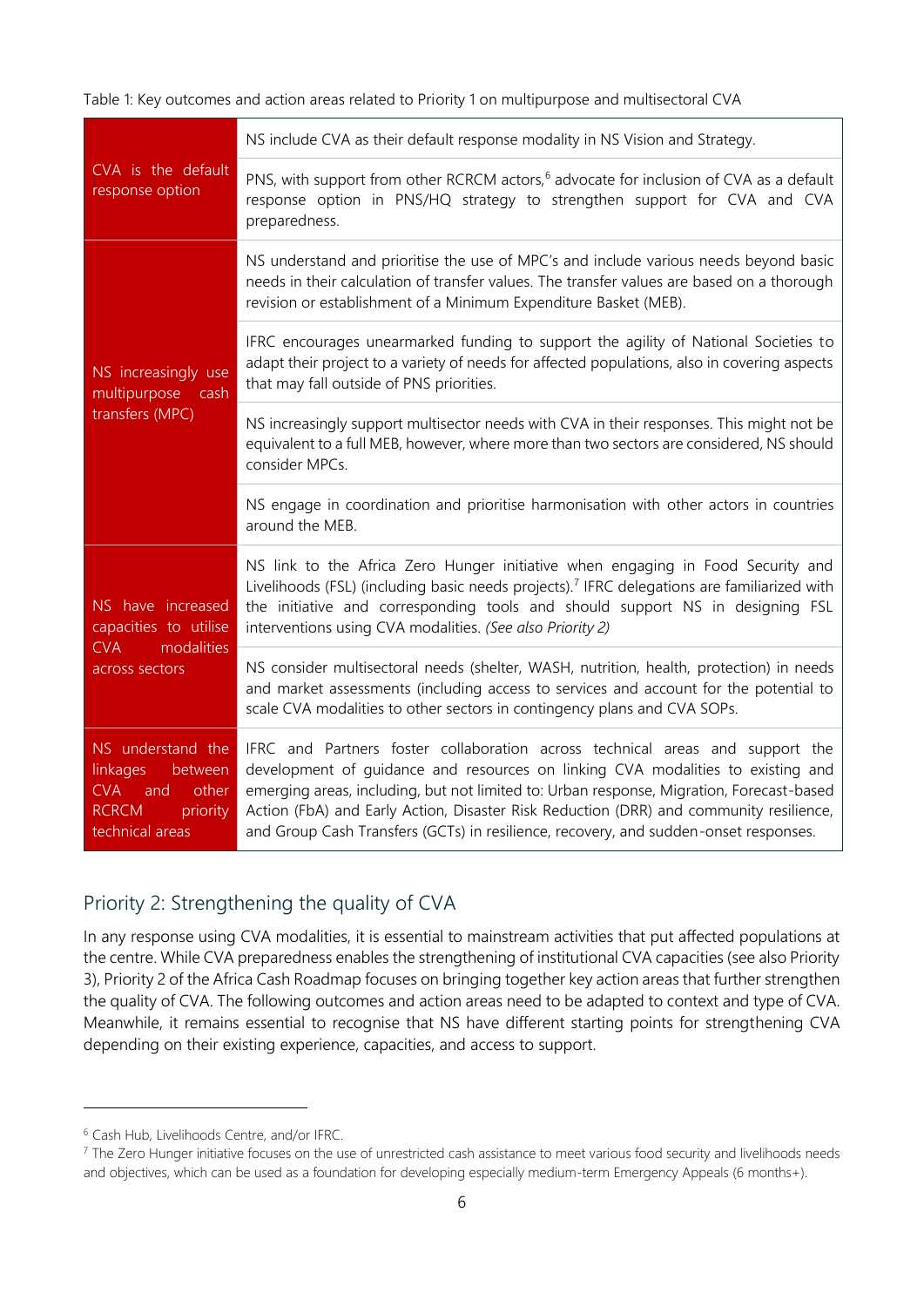Table 2: Key outcomes and action areas related to Priority 2 on the quality of CVA

| designed<br>CVA is<br>length of<br>around<br>responses                                                                          | NS modify the design of CVA depending on the length of the project to achieve different<br>short- and medium-term outcomes. Overall, several instalments of cash assistance per<br>household are prioritised, also in emergency response.                               |
|---------------------------------------------------------------------------------------------------------------------------------|-------------------------------------------------------------------------------------------------------------------------------------------------------------------------------------------------------------------------------------------------------------------------|
| $Cash+/$<br>complementary<br>activities<br>are<br>an<br>integral part of any<br>response using CVA                              | NS increasingly include Cash+ or complementary activities in their responses including<br>awareness raising, technical trainings for affected populations, referrals, etc.                                                                                              |
| CEA, PGI, and CVA<br>Management<br><b>Risk</b><br>are mainstreamed in<br>all<br>responses and<br>considered<br>are<br>mandatory | NS mainstream protection, gender, and inclusion (PGI) in projects using CVA modalities.<br>NS integrate activities related to PGI including gender equality and Gender-Based<br>Violence (GBV) when using CVA modalities. IFRC supports training and awareness on this. |
|                                                                                                                                 | NS train all staff and volunteers engaging in CVA on PGI, gender analysis, and GBV and<br>child protection referrals.                                                                                                                                                   |
|                                                                                                                                 | Community Engagement and Accountability (CEA) is mainstreamed in all projects. NS go<br>the extra mile in consulting affected populations on suggested CVA design.                                                                                                      |
|                                                                                                                                 | NS conduct risk analysis specific to the use of CVA modalities and update this according<br>to specific projects. IFRC and PNS support capacity strengthening related to risk<br>management in CVA.                                                                     |
| environment<br><b>The</b><br>a role<br>plays<br>-in<br>designing CVA                                                            | IFRC, Partners and NS mainstream environmental considerations into analysis tools and<br>project design. <sup>8</sup>                                                                                                                                                   |
| Cash Ready NS lead<br>on innovation efforts                                                                                     | IFRC, Partners and NS collaborate on innovative solutions (such as DIGID being piloted in<br>Kenya and Uganda) and support peer learning and potential scaling of innovative<br>solutions in other NS in the Africa Region.                                             |

### Priority 3: Investing in organisational CVA Preparedness

As of 2021, 26 NS were engaged in structured CVA preparedness processes, however, 4 of these being short term investments based on the Fast-Track Cash Preparedness assessments. The strengthening of NS capacities and preparedness to implement CVA is a key priority for the RCRCM and is considered fundamental to deliver quality CVA at scale, on time and effectively. Several PNS as well as IFRC are investing in CVA preparedness in the region already and continue to do so, also for NS.

Gaps remain, especially in supporting cash preparedness for smaller NS with limited or no external support. Overall, cash preparedness efforts can and should still be prioritised and increased for all of Africa, however, the route for NS towards cash preparedness may be different; especially for those with limited staffing structures and fewer humanitarian response projects.

<sup>&</sup>lt;sup>8</sup> ECHO's guidance on environmental principles and requirements may be used as a quiding document on CVA and the environment. Furthermore, the CaLP Network has a dedicated page to resources on the topic [here.](https://www.calpnetwork.org/resources/collections/cva-environment-and-climate-change/)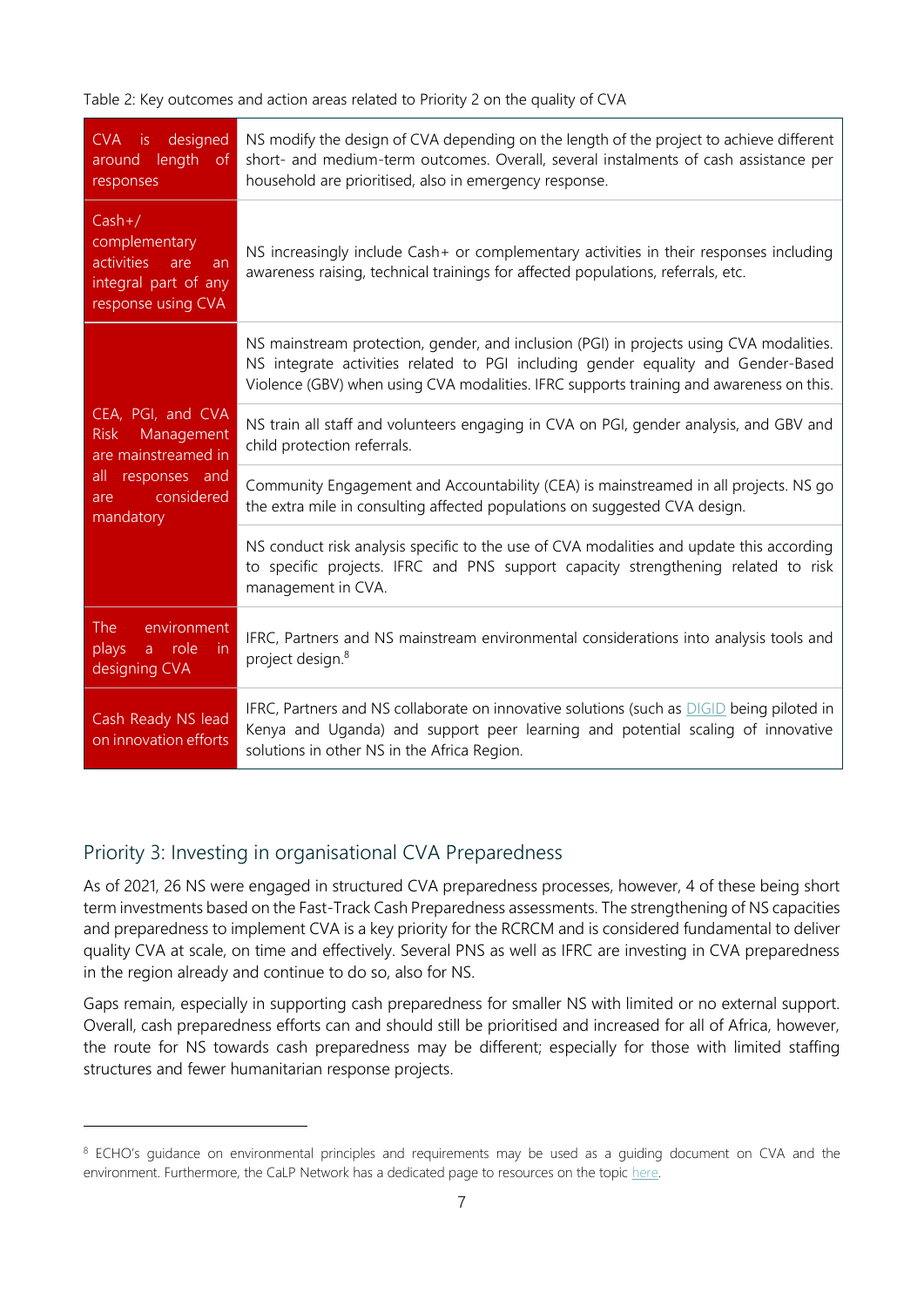Table 3: Key outcomes and action areas related to Priority 3 on CVA preparedness

| <b>RCRCM</b><br>CVA<br>preparedness<br>strengthen<br>efficiency,<br>timeliness,<br>quality,<br>accountability<br>and<br>of NS' responses | PNS and IFRC continue to support NS to assess their organisational capacity for CVA and<br>develop Plans of Action for CVA preparedness.                                                                                                                        |
|------------------------------------------------------------------------------------------------------------------------------------------|-----------------------------------------------------------------------------------------------------------------------------------------------------------------------------------------------------------------------------------------------------------------|
|                                                                                                                                          | CVA trainings are continuously rolled out at national, sub-regional and regional levels.<br>(NS, IFRC, Partners)                                                                                                                                                |
|                                                                                                                                          | NS ensure that training and capacity development is escalated internally to relevant staff<br>functions and volunteers at HQ and branch level.                                                                                                                  |
|                                                                                                                                          | IFRC supports Financial Service Provider (FSP) procurement and the establishment of<br>minimum 2-year framework agreements to ensure compliance to IFRC procedures. IFRC<br>conducts trainings to support NS and PNS in understanding and following procedures. |
|                                                                                                                                          | IFRC increasingly promote CVA preparedness as an integral component in the Africa Red<br>Ready strategy and CVA is prioritised in Preparedness for Effective Response (PER).                                                                                    |
| no-cost<br>and<br>Low<br>CVA preparedness is<br>prioritised for NS<br>with no or limited<br>partner support                              | PNS and IFRC continue to support NS in identifying must-do preparedness activities,<br>including outlining how these can be done for NS with limited budgets to support CVA<br>preparedness.                                                                    |
|                                                                                                                                          | IFRC continue fundraising efforts for CVA preparedness for NS with no financial support<br>for CVA preparedness.                                                                                                                                                |

### Priority 4: Increasing coordination and peer-learning amongst National Societies

During the second half of 2021, the IFRC increased the focus on setting up peer learning structures for all African NS through sub-regional cash Communities of Practice (CoP) (see Annex 1). Having an actual structure in place, unlocks the potential for NS' increased engagement, learning opportunities and direct capacity development. Overall, coordination at different levels supports and strengthens NS' capacities in CVA.

Table 4: Key outcomes and action areas related to Priority 4 on CVA coordination and peer-learning

| Internal<br>is<br>coordination<br>manifest<br>and<br>maintained       | NS establish structures and take lead on coordination with Movement actors in country<br>engaged in CVA, particularly in countries where more than one partner engages in CVA<br>implementation and CVA preparedness. |
|-----------------------------------------------------------------------|-----------------------------------------------------------------------------------------------------------------------------------------------------------------------------------------------------------------------|
| NS <sub>1</sub><br>benefit<br>from<br>learning<br>peer<br>initiatives | NS and Movement partners participate in sub-regional CVA CoPs (virtual monthly<br>meetings and annual in-person meetings).                                                                                            |
|                                                                       | NS utilise the Cash Hub Africa online CVA CoP and gain access to tools and learning<br>opportunities, as well as contacts to relevant IFRC technical focal points and other NS<br>doing CVA in the region.            |
|                                                                       | NS participate in and present in CVA webinars and global learning.                                                                                                                                                    |
|                                                                       | IFRC technical teams (global and regional) disseminates and fosters information sharing<br>through learning sessions, webinars, the Cash Hub online CVA CoP etc.                                                      |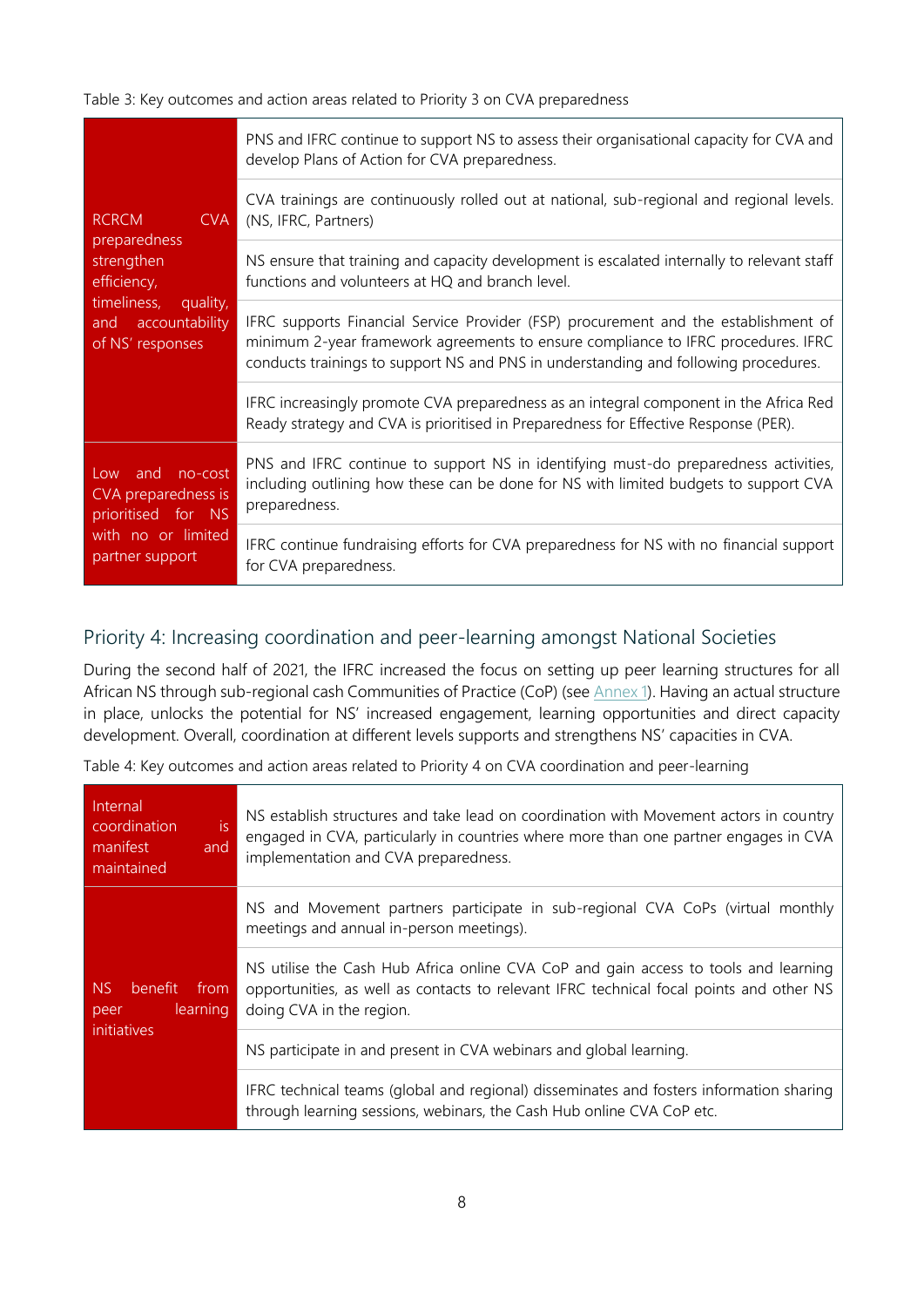External coordination is prioritised by NS

NS participate in National Cash Working Group or other relevant coordination forums and ensure harmonisation of CVA modalities with other actors.

NS strategically seek donor funding from beyond the movement.

#### Priority 5: Strengthening data literacy and information management in CVA

To scale up and quicken CVA response, NS, PNS and IFRC give imperative priority to invest and use existing technologies, and even explore new ones. For the NS to master information management (IM) step-by-step, which includes data literacy as well as law regulations, a combination of professional support options are offered, such as the widely used Red Rose<sup>9</sup>, but also other available and acceptable lower cost solutions.<sup>10</sup>

Table 5: Key outcomes and action areas related to Priority 5 on data and information management in CVA

| literacy<br>Data<br>is.<br>prioritised along the<br><b>CVA process</b> | IFRC and Partners continuously link NS with RCRCM technical actors that can support<br>data management and IM in CVA, and set-up training for relevant NS. <sup>11</sup>  |
|------------------------------------------------------------------------|---------------------------------------------------------------------------------------------------------------------------------------------------------------------------|
|                                                                        | NS understand the importance of data literacy in CVA implementation and dedicate time<br>and efforts to train all staff and volunteers involved in CVA activities         |
|                                                                        | NS dedicate data protection focal point for all CVA responses to ensure the respect of<br>affected person's consent, as well as Government regulations and FSP standards. |
|                                                                        | Available material, training and learning sessions are translated and offered in English,<br>French and Portuguese.                                                       |
| Proper equipment is<br>made available                                  | IFRC and Partners support NS in supplying and maintaining appropriate hardware and<br>software at HQ and branches.                                                        |
| Data management is<br>mainstreamed<br>beyond CVA                       | NS engage IM/ICT focal points in CVA trainings and implementation, and transfer<br>ownership out of CVA spectrum to benefit and expand to all NS activities               |
|                                                                        | IFRC, ICRC and Partners advocate for strengthening / mainstreaming data management<br>in NS as added value in the quality and efficiency of all interventions.            |

<sup>9</sup> <https://cash-hub.org/resources/cash-technology/redrose/>

<sup>10</sup> See also, Cash-IM support, learning and training section on the Africa online Cash CoP site: [https://cash-hub.org/resources/africa](https://cash-hub.org/resources/africa-cash-community-of-practice/africa-cop-recommended-training/)[cash-community-of-practice/africa-cop-recommended-training/](https://cash-hub.org/resources/africa-cash-community-of-practice/africa-cop-recommended-training/)

<sup>11</sup> 510/NLRC Global team has confirmed support for IM in 2022, proposing remote or presential one-to-one tailor-made solutions and trainings (e.g. through sub-regional CVA CoP's).